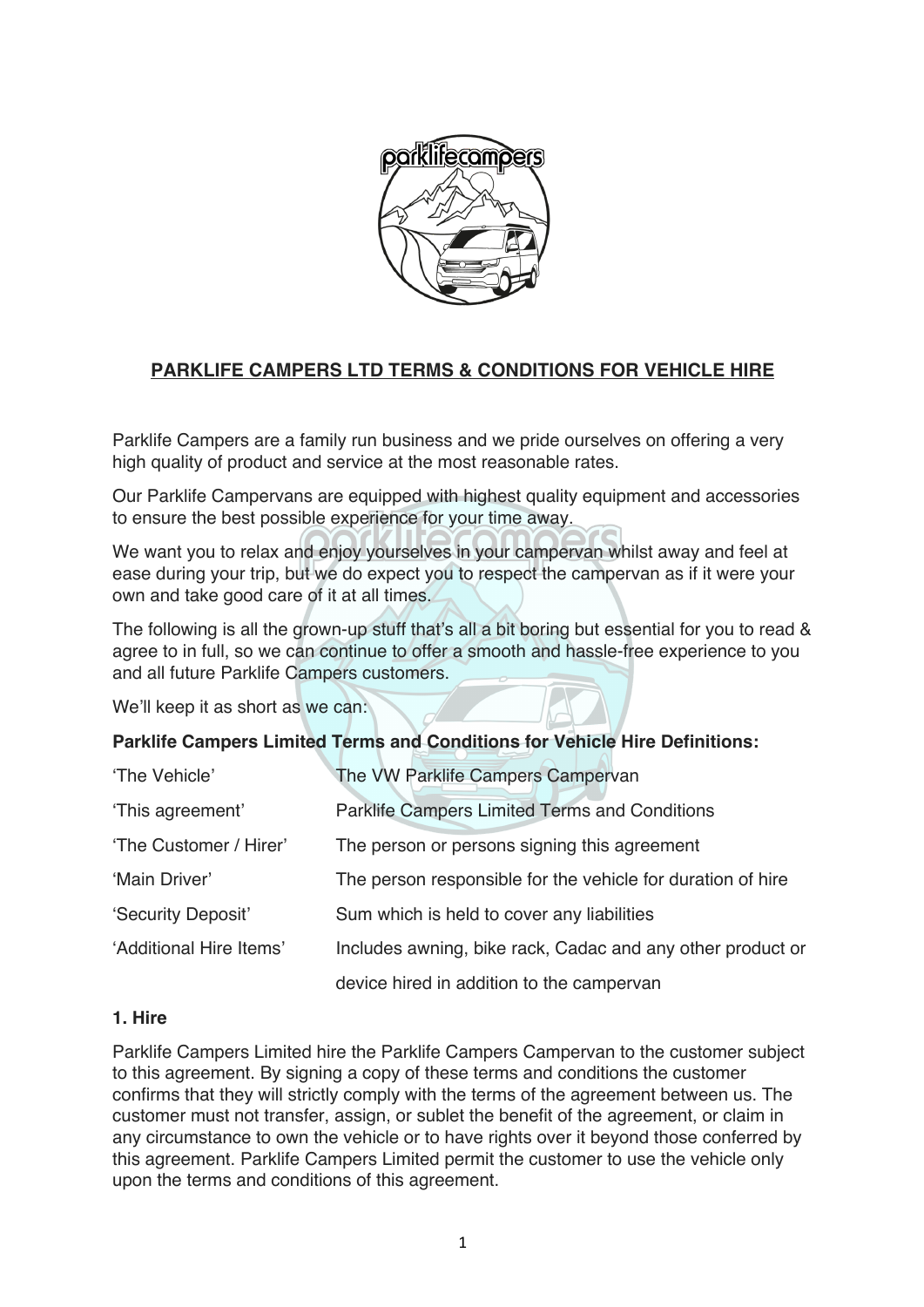# **2. Booking and Payment**

At the time of booking a 30% non-refundable deposit is payable. Payments can be made by debit or credit card. The balance of the hire charge is due 28 days (4 weeks) before the first day of hire when a reminder for payment will be sent in advance to the contact provided at the time of booking. Before customers take the vehicle on the day of collection, they must review and sign the rental agreement along with a "Condition Report" noting the general condition of the vehicle including cleanliness & any minor damage, confirmation of the contents being provided with the vehicle and a with a full tank of fuel. By signing the rental agreement customers accept the conditions set out in this document.

### **3. Drivers**

Our insurance requires the hirer to be named as the main driver who will be the responsible person for the duration of hire, but additional drivers can be added for a small surcharge. In accordance of the conditions set out by our insurance provider, all drivers must:

- Be aged between 25 and 76 outside these parameters unfortunately we cannot hire to you due to our insurance policy restrictions
- Have held a full UK or EU driving licence for a minimum of 2 years
- Have not had their licence suspended for any period within the last 3 years
- Have not been involved in more than one fault incident within the past 3 years
- Have no more than 2 convictions with a maximum of 3 points per conviction.

### **4. Documentation**

Driver Licence and Identification required in advance of collection of the vehicle & again upon collection. This applies for each customer who intends to drive the vehicle. All drivers must present:

- Both parts (where applicable) of their valid UK or EU driving licence
- 2 separate utility bills, providing proof of address dated within 3 months of the hire date

### **5. Security Deposit**

An email will be sent to you a week prior to the collection of the vehicle. Customers must pay a £1,000 refundable security deposit. This deposit is taken as security to cover:

- Damage, whether negligent, wilful, accidental or otherwise to the Parklife Campervan, it's fixtures and fittings or any additional hire items (see section 7)
- Any penalty charges incurred during the period of the vehicle hire (parking tickets, speeding fines, toll road charges etc.)
- Return by post of any left items charged at cost of postage. An administration fee may apply – A receipt available on request
- Lost or damaged keys Replacement keys will be charged at £150 per key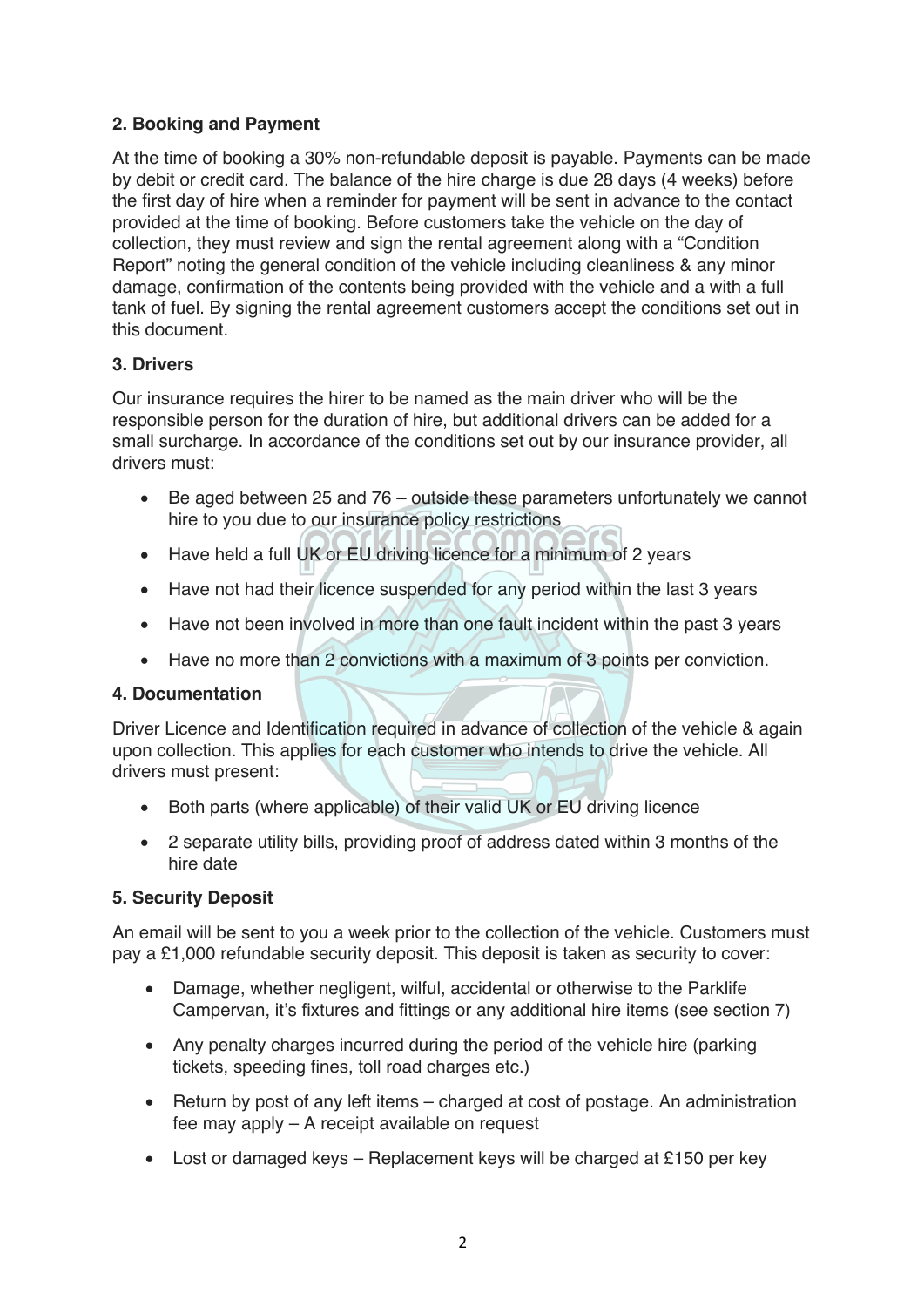The customer must irrevocably authorise Parklife Campers Limited to deduct from the security deposit any amounts due by the customer to the Parklife Campers Limited arising out of this agreement.

The security deposit will be refunded in full within 28 working days of the vehicle being returned on time, to the correct location, undamaged, with a clean interior, a full tank of fuel and all fixtures and fittings in original condition.

We reserve the right to retain:

- A late return charge of £150.00 per hour if the van is returned after the agreed drop off time – This fee may be reduced by Parklife Campers discretion, should the customer advise in advance. It is vitally important for us to manage these handovers at the agreed times, as we work with a number of partners between handovers.
- $\bullet$  A fuel refill charge The vehicle will be supplied to you with a full tank of fuel and must be returned with a full tank. Otherwise the cost to refill the tank and a £35.00 refuelling fee will be applied – A receipt for fuel will be available on request
- A £50.00 valeting fee if the Parklife Campers Campervan is returned in an unclean and untidy condition
- Any fees listed in section 7 for Additional Hire Items
- An equipment deficit fee charged at the cost to replace each missing item plus an administration charge if required – A receipt available on request

All transactions under this agreement are conducted in pounds sterling. For customers outside the UK, exchange rate fluctuations may affect the amount initially debited against the customer's payment card and the amount refunded. The customer agrees to release Parklife Campers Limited from any liability for such variance.

### **6. Insurance**

The hirer is responsible for a standard excess of £1,000. In the event of a claim relating to damage to the vehicle or third party, fire or theft, the hirer will be responsible for the excess.

An excess waiver is available to the hirer, but this does not give you 'Carte Blanche' to abuse The Vehicle. For clarity, avoidance of doubt and our mutual protection; we would not include most minor damage sustained, such as minor dents and scrapes, as misuse.

In most cases, such as reversing into an object or opening the door against a solid object such as a wall or another vehicle, it would most likely require a small repair or respray which we should be able to do through our appointed repair partners at a very reasonable cost (below the excess cost). Damage of this nature would be charged at the cost of repair plus an appropriate labour charge – receipt for work available on request. If the damage is more substantial and includes replacement panels or major bodywork parts, then an insurance claim will need to be made.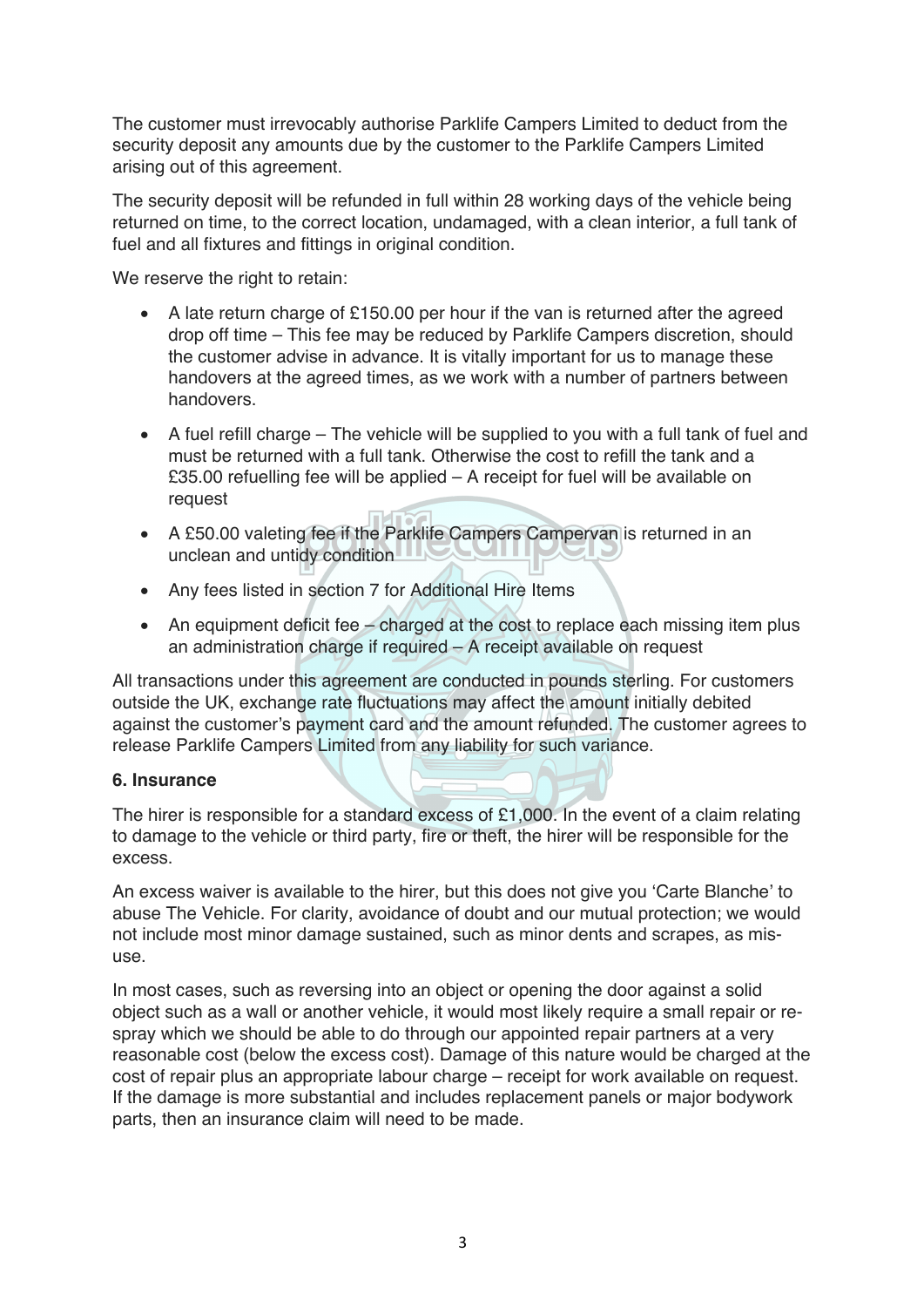# **7. Parklife Campers Limited responsibilities**

Parklife Campers Limited are responsible for:

- Maintaining the vehicle to a high standard and ensuring that the vehicle is roadworthy, clean, suitably equipped (as detailed in our listing) and ready to rent at the start of the agreed hire period
- Providing a handover showing the customer how to use the vehicle safely and responsibly prior to departure (this can be quicker if the customers has watched our available how to videos via our website)
- Ensuring the vehicle is fully insured
- Providing breakdown cover

### **8. Customer responsibilities**

The customer is responsible for:

- Driving the vehicle in a careful manner in accordance with the law and as would be deemed acceptable by Parklife Campers Limited
- Any damage to the vehicle, its fixtures and fittings or Additional Hire Items during the hire period and for advising Parklife Campers Limited of any damage (no matter how minor), any technical issues or any missing components which were originally supplied as part of the agreement
- Ensuring the vehicle is filled with the correct fuel during the period of hire and returned with a full tank
- Looking after the vehicle keys Charges will apply for lost keys per section 5
- Following all health and safety guidelines when operating the vehicle or using the fixtures and fittings such as the gas cooker, heating, rotating front seats, elevating roof, entertainment system whilst driving, water and grey water disposal, parking and securing & levelling the vehicle when stationary etc.
- Supplying, fitting and using baby or child booster seats when necessary (Isofix points are available on the two rear seats)
- Informing Parklife Campers Limited of any accidents or breakdowns as soon as reasonably possible and logging all accident details on the accident report forms in the glove box
- Returning the vehicle at the agreed time unless otherwise agreed in writing with Parklife Campers Limited – late charges will apply as stated in section 5

The customer must not:

- Allow the vehicle to be driven by anyone other than named drivers who have gone through the insurance approval process with Parklife Campers Limited
- Carry more than 4 persons in the vehicle (including the driver)
- Take the vehicle abroad without permission and paying the overseas insurance premium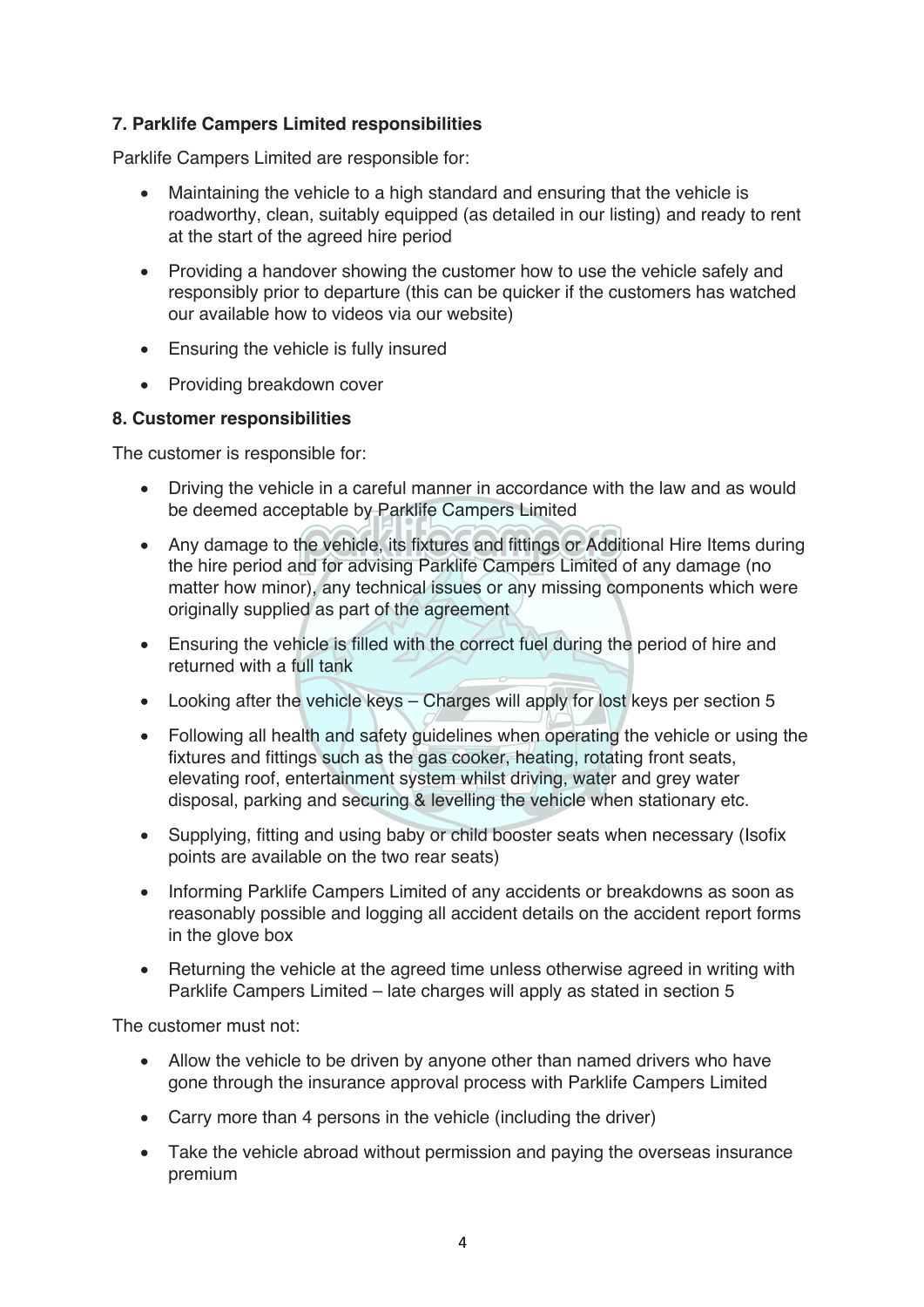- Take the vehicle to festival events without prior consent
- Use the vehicle 'off road'
- Tow other vehicles
- Use the bike rack for anything other than carrying bikes (maximum 4 bikes)
- Overload the vehicle or load insecurely
- Drive when under the influence of drugs or alcohol
- Take animals in the vehicle without prior consent; we do have some pet friendly vehicles where dogs are allowed but are subject to a hire surcharge of £25 which covers the additional cleaning required between handovers. If evidence of pets is found in the van without the surcharge having being paid in advance, a cleaning and administration charge of £50 will be taken from the security deposit.
- Smoke in the vehicle or awning. Any evidence of this will result in a deep cleaning fee (see section 5 for campervan & below for awning) regardless of the cleanliness otherwise & the customer will loose their security deposit.
- Use the vehicle for hire or reward
- Take good care of other hire items to avoid additional cleaning or replacement charges – any reported issues may be repaired at a minimal cost and will be charged at actual cost of repair plus an appropriate labour charge to arrange repair - receipt available on request; however if unreported will be charged at the full cost stated below:

| $\circ$    | Awning deep clean (includes evidence of smoking)      | £100 |
|------------|-------------------------------------------------------|------|
| $\circ$    | Awning repair (charge per unreported repair)          | £80  |
| $\circ$    | Awning replacement (for irreparable damage)           | £800 |
| $\circ$    | Cadac deep clean (if any cleaning required on return) | £40  |
| $\bigcirc$ | Cadac repair (cost per unreported repair)             |      |
| $\circ$    | Cadac replacement (for irreparable damage)            |      |
| $\circ$    | Bike rack repair (charge per unreported repair)       | £80  |
| $\circ$    | Bike rack replacement (for irreparable damage)        | £600 |

• Camp or stay overnight in any non-official locations. Free camping is illegal in all parts of the UK with the exception of Scotland where there are strict "Outdoor Access" rules which must be followed. These can be found at https://www.outdooraccess-scotland.scot/practical-guide-all/camping

While adventure is encouraged, Parklife Campers Limited do not advocate freestyle camping in any prohibited areas. You can find lots of options for overnight stopovers at pubs, authorised car parks and other locations on our "Destination Inspiration" page on our website.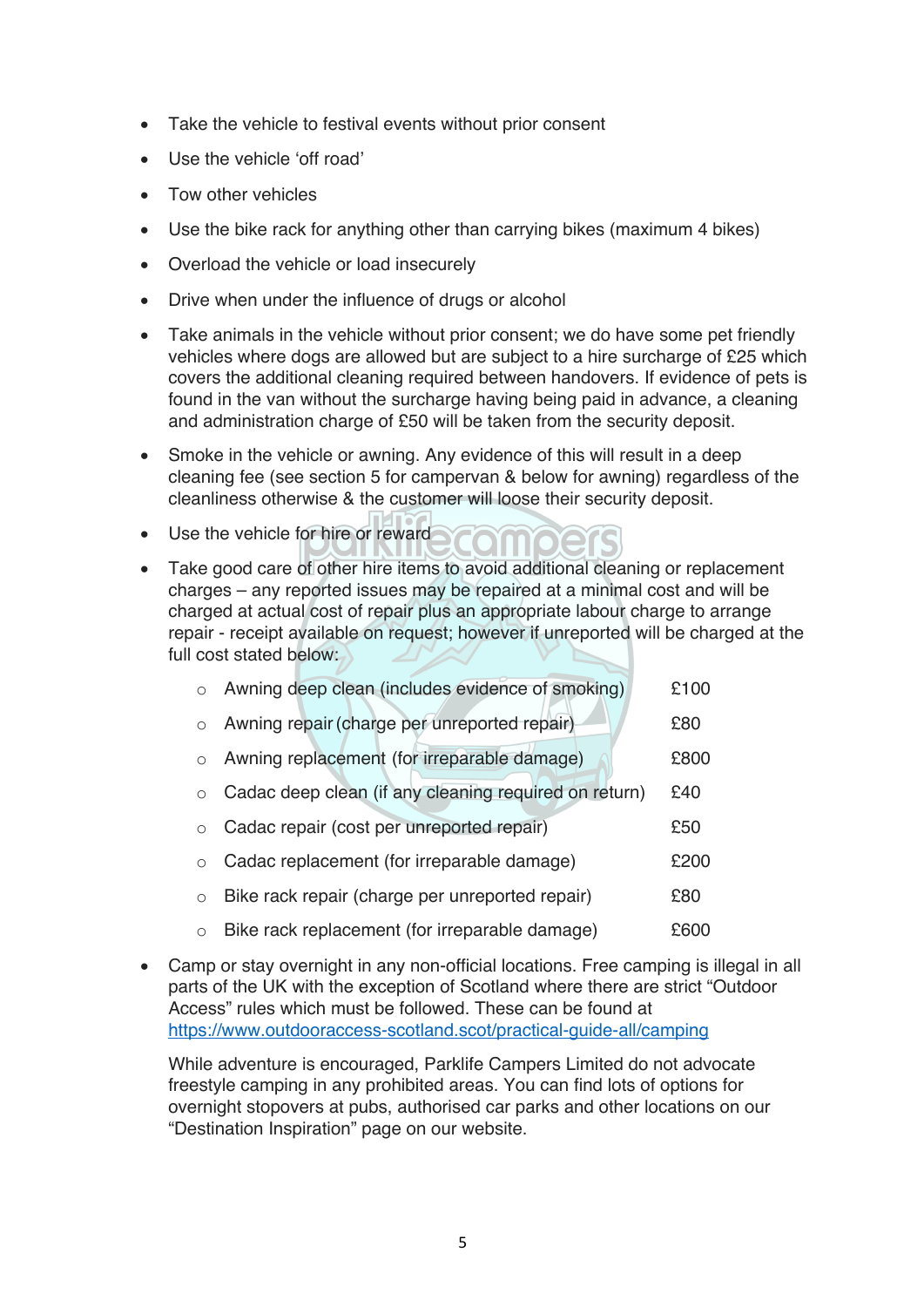# **9. Accidents**

In the event of an accident, the customer must:

- Complete the accident report form which can be found in the glove box of each vehicle
- Notify Parklife Campers Limited as soon as reasonably possible
- Obtain the names and addresses of any third parties and witnesses
- Note the registration number, insurance details of any third party
- Take photographs of any relevant evidence where possible
- Make no admission of liability or offer settlement payments to other parties
- Assist Parklife Campers Limited in handling any arising claim
- Agree to indemnify Parklife Campers Limited if any third party suffers death, personal injury or damage to property caused by use of the vehicle that involves a breach by any driver, of any of the terms and conditions of this agreement, or the terms of Parklife Campers' insurance policy.
- Please note that any damage to Additional Hire Items may be repairable at a minimal cost. However if unreported we will charge for any such repairs at the full cost stated in these terms and conditions section 7.

#### **10. Breakdowns**

Should the vehicle breakdown, the customer must:

- Not attempt to carry out their own repairs regardless of expertise.
- Call the correct breakdown service as detailed in the handover documentation & incident report form
- Notify Parklife Campers Limited as soon as reasonably possible

Parklife Campers limited do not accept liability for any costs arising from accident, breakdown or any other cause, such as replacement vehicle costs or accommodation costs.

Parklife Campers Limited will endeavour to offer a suitable replacement vehicle or refund lost hire days.

Customers are advised to take out their own travel and personal effects insurance as this will not be covered in any vehicle insurance offered by Parklife Campers Limited.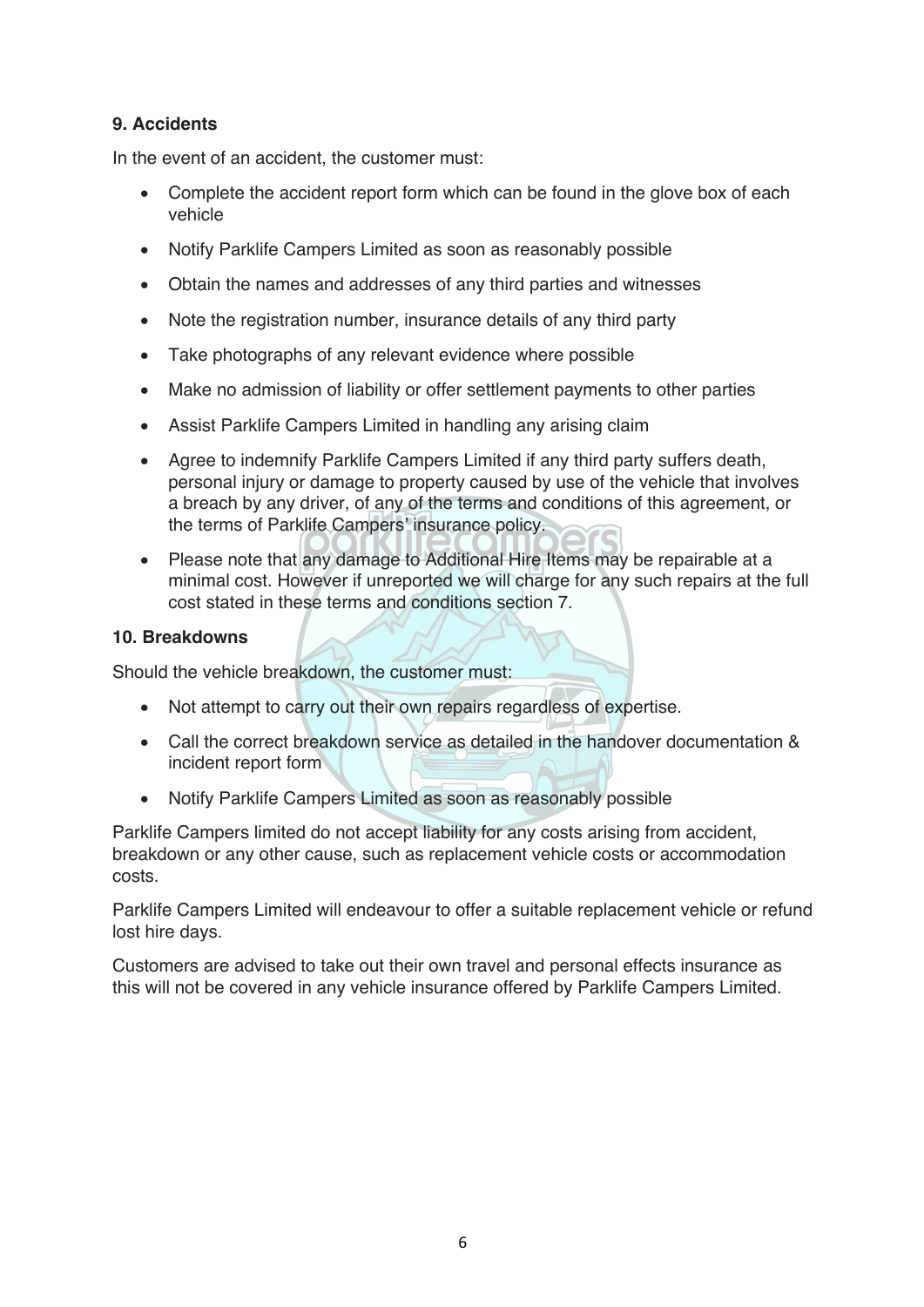## **11. Cancellations and refunds**

The 30% booking deposit is non-refundable under any circumstances.

If the customer fails to pay the full cost of the booking 28 days prior to hire, then the booking will be cancelled and any booking deposit paid will be retained. Should the customer then wish to rebook they will need to go through a new booking process.

If the customer fails to collect their Parklife Campers Campervan on the agreed date and within the agreed times, it will be assumed that the customer has cancelled their booking and no refunds will be made.

In the event of the customer cancelling the booking, booking deposits are not transferable to alternative hire dates unless otherwise approved by Parklife Campers.

If the customer is unable to produce the required documentation at the time of vehicle collection preventing the vehicle hire from proceeding, the cancellation policy will be enforced.

In the event that the hire vehicle is unavailable for reasons beyond the control of Parklife Campers limited, such as the vehicle has been damaged in an accident or is undergoing urgent mechanical repairs, then Parklife Campers Limited will endeavour to find a replacement option, offer alternative hire dates, or provide a full refund.

Parklife Campers Limited do not accept responsibility or pay any compensation for any additional losses beyond the hire cost.

### **12. Terminating the agreement**

The customer acknowledges that Parklife Campers Limited may terminate this agreement and repossess the vehicle at any time, without notification to the customer, and that the customer will pay any reasonable costs of repossessing the vehicle in the event that:

- They are in breach of any term of this agreement
- They have obtained the vehicle through fraud or misrepresentation
- The vehicle appears to be abandoned
- The vehicle is not returned on the agreed date
- Parklife Campers Limited considers, on reasonable grounds, that the safety of passengers or the condition of the vehicle is endangered

### **13. Personal Parking**

Parking for 1 vehicle at Parklife Campers Limited's premises is permitted during the hire period, however Parklife Campers Limited accepts no liability whatsoever for any loss or damage caused to your vehicle.

The customer is responsible for ensuring that their vehicle is appropriately insured.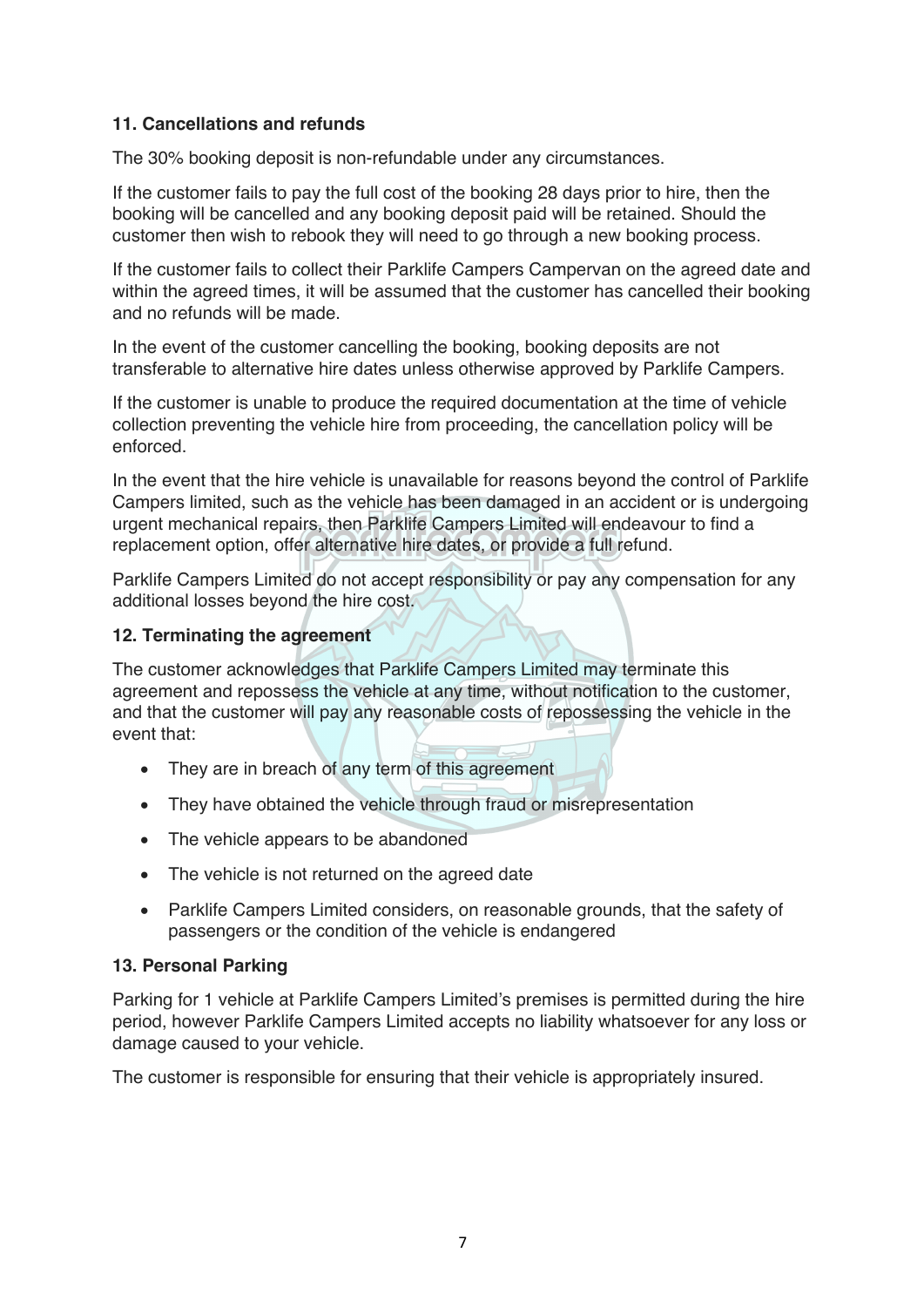### **14. Privacy Policy**

As part of the booking process, Parklife Campers Limited will collect personal information such as your name, email address, postal address and telephone number. This information is necessary for booking and insurance purposes. None of this information will be passed on to any third parties (other than Parklife Campers Limited's insurance company). Payment details are processed through a secure system. You will be given the option of agreeing to receive marketing information from Parklife Campers Limited such as special offers and competitions in accordance with GDPR.

### **15. Use of GPS Tracking Devices**

In accordance with our insurance providers terms and conditions; Parklife Campers use GPS tracking devices to track or locate cars which may be late for their scheduled return, reported stolen, suspected of being lost, stolen, or abandoned or as may be required or requested by law enforcement, or to identify cars which have been damaged and may require roadside assistance, when we have a good faith belief that there is an emergency that poses a threat to your safety or the safety of another person, or as necessary to defend, protect or enforce our rights in connection with the use of our products and/or services.

Location tracking allows us to evidence if the campervans have been driven anywhere in breach of our terms and conditions.

Our Trackers provide data related to driver behaviour including speed, breaking and the general handling and care at which the campervan is being driven.

We also receive notifications of any sudden impact such as a collision, bump or shock of a pothole.

This data is securely stored with our tracker provider and would be used as evidence in resolving any issues relating to the care of the vehicle.

You should have no expectation of privacy or confidentiality as to the places where the campervan is driven while rented to you.